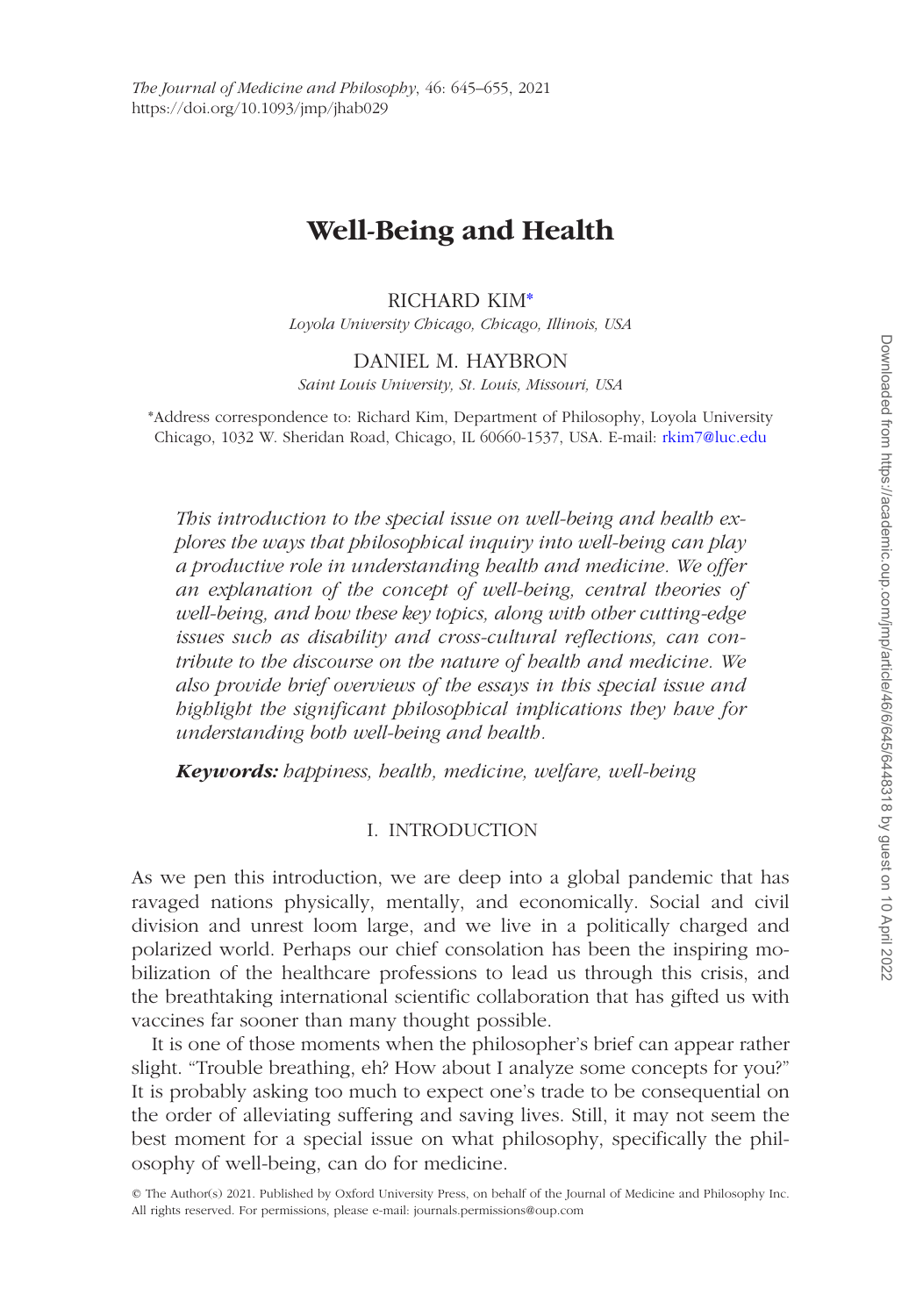What is the task of philosophers in all this? What can we offer? One thing that philosophers can do well is calling into question unnoticed assumptions and entrenched modes of thinking that may look plain and obvious but, on closer examination, are far less clear and often saddled with dubious baggage. Instead of being locked into a particular perspective or mode of inquiry, philosophers look to see how ideas, concepts, and arguments hang together. Thus, the aim of philosophy offered by Wilfrid Sellars: "to understand how things in the broadest possible sense of the term hang together in the broadest possible sense of the term" [\(1963](#page-10-0), 1).

In matters of well-being, we are talking about values: what sorts of lives are best for us? What is in a person's best interests? Usually, in healthcare contexts, questions of ultimate ends may not be particularly salient: even the Stoic, for whom chest pain is merely an "indifferent," is apt to regard it as a distinctly dispreferred indifferent and take his pills. Yet, things are often less straightforward: choices must be made among different goods, such as longevity and quality of life, or whether a given therapy is worth the money. One's priorities in such matters may not be in good order: human judgment is shot through with predictable forms of irrationality and ignorance, and it is cliché that people frequently exit the crucible burdened with regret, or enlivened by a newfound sense of what matters in life. The customer is often wrong.<sup>1</sup> Accordingly, the examination of priorities is a crucial part of growing up, and ultimately of living well—and this includes living well in one's profession, as a healthcare provider, policymaker, citizen, or what have you.

Especially for those charged with the care of others, it seems desirable to have a mature, worldly grasp of the ideals of living that reflective people have found compelling: what does it mean for a person to do well, to flourish, to thrive? This is not automotive repair, where the terms of success are fairly plain: it is a game whose terms we do not fully understand, though the stakes could hardly be greater. Greater still than one might imagine, if one steps back to consider the healthcare professional's role as citizen and shaper of society and policy. For instance, should government healthcare expenditures be based on life-satisfaction metrics of well-being, as some have argued [\(Clark et al., 2018](#page-10-1))? What if people with certain illnesses and disabilities turn out to be surprisingly happy, and so get lower priority in this scheme than one might expect?

For various reasons, a concern for health should make us attentive to philosophical questions about well-being, all amounting to: if we get our ends wrong, we may in many ways get our health wrong, both through the clinic and through the public arena. Of course, what we do as philosophers tends not to be so ambitious, our talents being better suited to sharpening our ideas, tinkering with the conceptual machinery, than painting grand vistas of the landscape of human life. Mary Midgley once memorably described philosophy as akin to plumbing. Nobody cares much about plumbing during normal times. But once a faulty pipe bursts, we come to immediately realize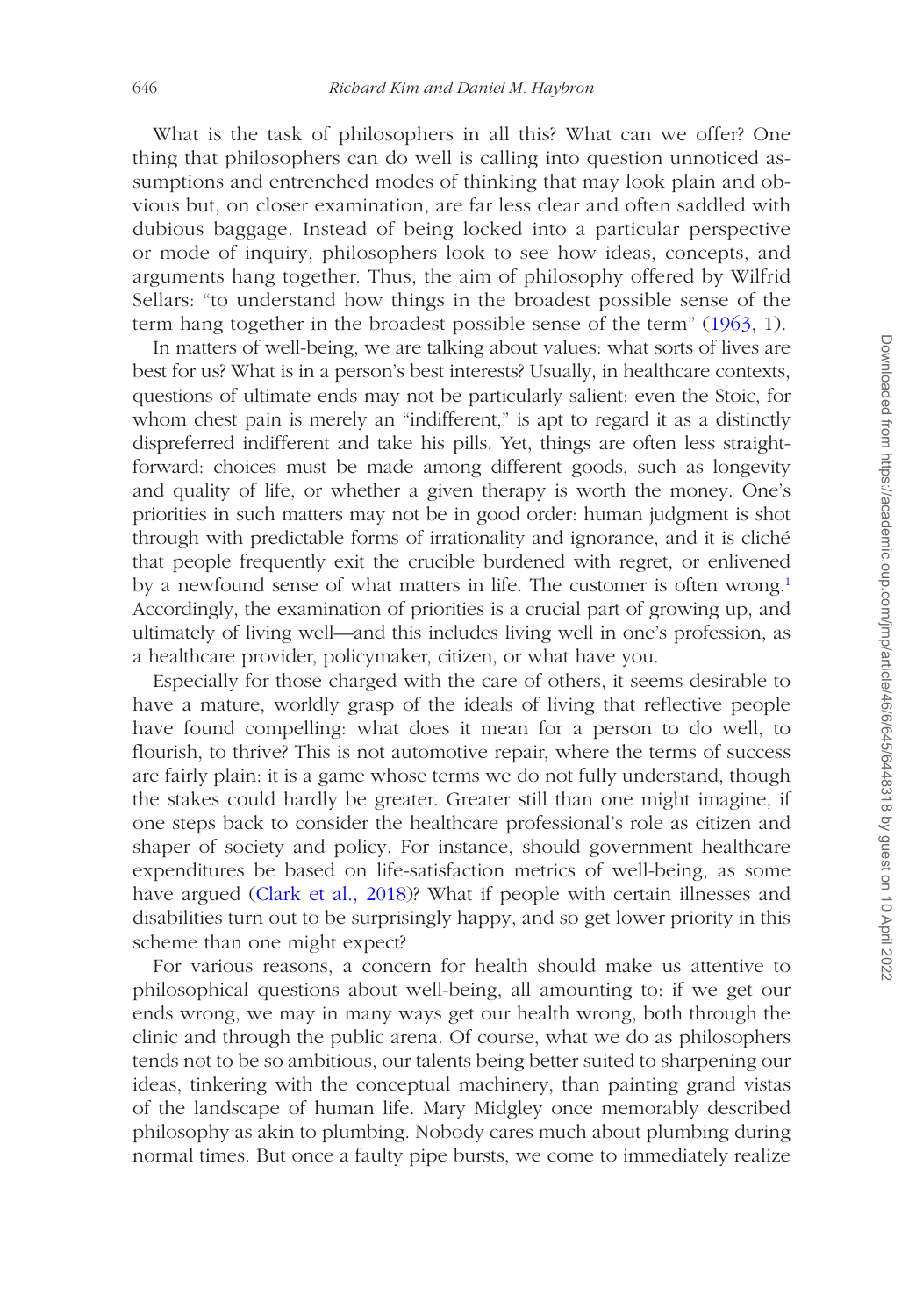its importance. Similarly, when it comes to fundamental concepts like health and well-being, we need to know what we are talking about and ensure that our foundations are sturdy.

To help situate the papers in this issue, we begin with a brief review of philosophical theories of well-being. While the notion of well-being has gotten more philosophical attention than that of health, and indeed has been a central concept in philosophy since at least Plato, it is noteworthy that we lack even a very good term for it. "Well-being" is not a particularly common expression in ordinary language, and when used it seems to take a narrower meaning than it does in academic research—something closer to health, along the lines of "well in body and mind," as one might encounter in a spa advertisement.

In academic contexts, "well-being" refers to a type of value, often referred to as *prudential value*, in contrast to other types of value such as aesthetic or moral or perfectionist value. Well-being has to do with what benefits or harms a person, is good or bad for her, makes her better or worse off, contributes to her self-interest or best interests, or makes her life go well for her. Other commonly used terms for this value include "welfare," "flourishing," or (in one sense of the word) "happiness." There is some dispute about whether these words are strictly equivalent, for instance, whether "welfare" concerns only subjectivist views of well-being favored by utilitarians, or whether "flourishing" only applies to the kind of well-being discussed by Aristotle and other eudaimonists. Yet Greek students of *eudaimonia* and contemporary well-being scholars all seem to be talking about the same thing: what ultimately benefits us, is in our interest, and so forth. Whatever word one prefers, there is an important matter of substance here: for example, what course of treatment for a patient would be in his best interests? Would medication help him to lead a better life despite the side effects, or would he be better off with other therapies, or no treatment at all?

Following Derek Parfit, it is commonplace to divide philosophical theories of well-being into three types: hedonism, desire theories, and objective theories[.2](#page-9-1) According to hedonists, well-being consists entirely in pleasure, or a bit more exactly, in a person's balance of pleasant vs. unpleasant experience. Epicurus, Bentham, and Mill espoused classic examples of this view, which remains a major contender in the field. But a minority view: most contemporary philosophers reject hedonism, essentially because it is so hard to shake the conviction that things other than just pleasure ultimately matter in life. Robert [Nozick's \(1974\)](#page-10-2) famous "experience machine" case is the best-known variant of this complaint: you are asked to imagine a virtual reality machine that can offer any experience of any life you desire. Plugging in, then, offers as pleasant a life as a person could have, and you would have no idea that the experiences are anything other than real. Would you plug in, and spend your life in the machine? Very many people have a decidedly aversive reaction to this suggestion, the standard conclusion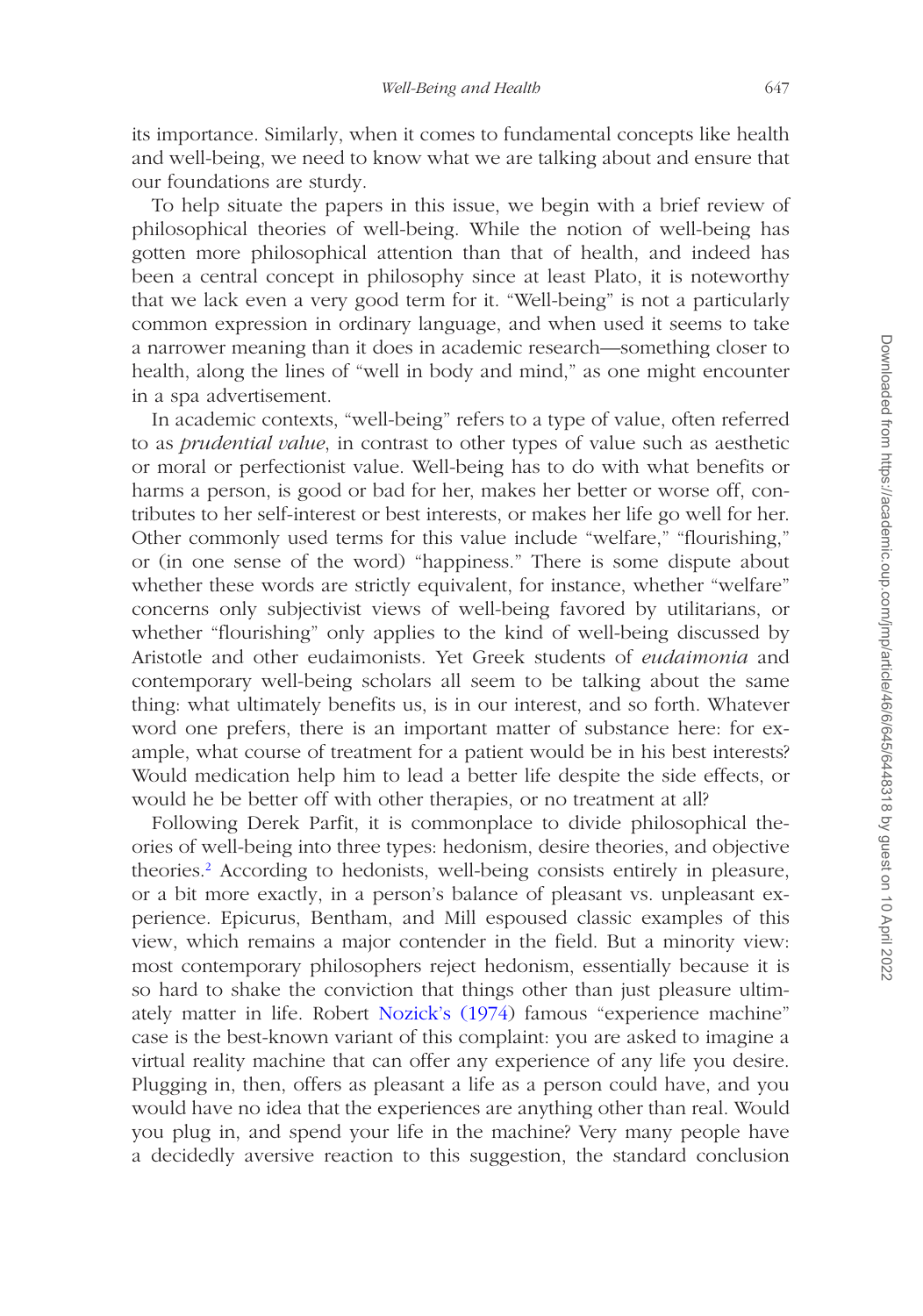being that pleasure, and experience generally, cannot be all that fundamentally matters for well-being. This conclusion has been disputed on various grounds and hedonism remains a live option, but a majority of theorists have taken one of two alternative routes, and near-relations to them.

One might think that the problem with the experience machine is that one is not *actually* getting what one wants. What matters is succeeding in getting what one desires in life, and most people want actually to accomplish things, to have friends and loving relationships, and so forth. Desire theories of well-being resemble hedonism in basing well-being on the individual's own perspective on his life, but differ in focusing on whether the person's desires are actually fulfilled, and not whether she merely has good experiences. Such views come in various flavors, the most common being informed desire accounts, which identify a person's good with what he *would* want, given adequate information, reflection, etc. This sort of account allows us to say that people can often be mistaken about what is good for them—as of course they can—while still giving them a kind of authority about their own well-being. One's good depends entirely on what one cares about, or would care about if one had the relevant facts.

One might object to experience-machine life on quite different grounds: the problem is not that one is not getting what one wants. For one thing, that may not be the case, say, if all one ultimately cares about is pleasure: the desire theory must allow that some people do thrive, with no loss, in the experience machine. Many people find it natural to suppose that certain things just are good for us, and not simply because we like or want them: friendship, love, understanding, autonomous choice, achievement, and active engagement with the world. That is, certain things are objectively good for us, and it is desirable for a human life to contain them, and something to lament if the individual not only lacks them, but also lacks any desire for them. (Perhaps deprivation has so narrowed a person's horizons that she has no wish to be educated, to pursue a skilled occupation, or to make important choices for herself.)

Objective theories of well-being allow us to say that something is defective about experience-machine life without having to scrutinize the person's desires or feelings: it is lacking in important elements of a full human life. This last way of putting it brings to mind the most influential class of objective theories, nature-fulfillment views such as Aristotle's, which take well-being to consist in the fulfillment of the organism's nature, for instance, leading a characteristically human life of excellent activity.<sup>3</sup> Many objective theories do not have this sort of teleological structure, but simply posit a brute list of intrinsically beneficial items: knowledge, achievement, virtue, pleasure, friendship, etc. Accordingly, such theories are fittingly dubbed "objective list theories" (e.g., [Fletcher, 2016](#page-10-3)).

What have these theories of well-being to do with matters of health and health care?<sup>[4](#page-9-3)</sup> Several authors in this issue take up that question, but a simple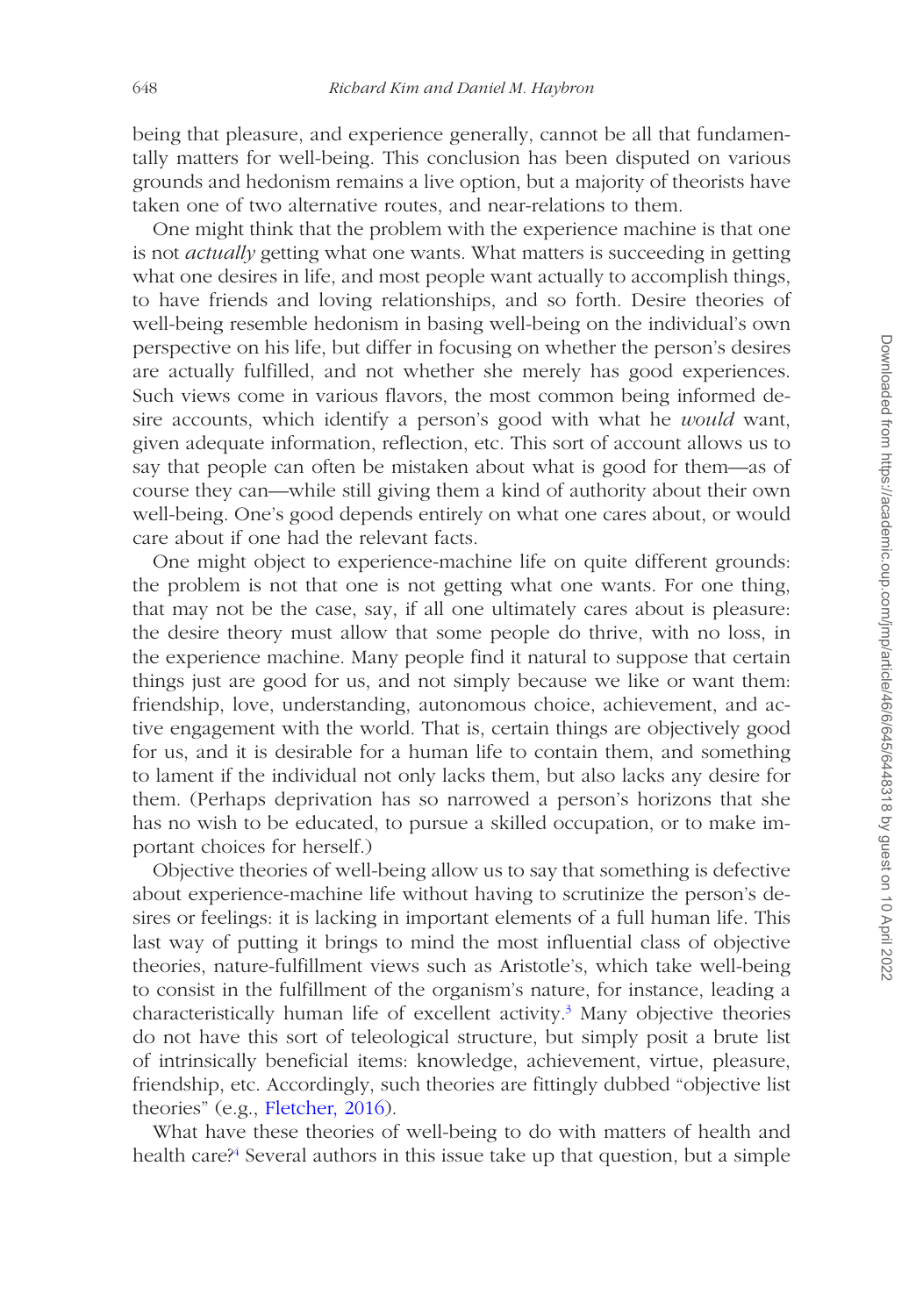beginning of an answer is: well-being is among the chief reasons to care about health, and among the chief aims of health care. If a treatment does not benefit the patient or anyone else, the question arises, what is the point? It is fair to say that advances in promoting healthier lives have been among our greatest achievements in the betterment of human well-being. Health is bound to be important, given virtually any theory of well-being, at least on plausible assumptions about human life: for the hedonist, by reducing suffering and making life more pleasant; for the desire theorist, by helping us to lead the kinds of lives we want; and for the objective theorist, by alleviating evils such as suffering or at least better enabling us to enjoy the goods of life: friendship, understanding, achievement, autonomy, virtue, etc. Health might even be *part* of well-being on an objective view: while not typically found on such lists, it could be among the objective goods, and it may be necessary for the possession of certain goods. It may be, for instance, that healthy human functioning is a prerequisite for excellent human functioning. This raises a question to which we will return, namely, whether well-being should be defined in terms of health, health in terms of well-being, or neither.

Theories of well-being might not seem to matter very much for practical purposes, since one hardly needs a theory to tell one that heart attacks and anthrax are bad. Now how one thinks about well-being does have practical stakes: if hedonism is the right theory, then Freud may have been mistaken to refuse pain medication so that he could think more clearly ([Griffin, 1986](#page-10-4)). Likewise, the many artists and other individuals who prefer to live with pain, sometimes passing up a more pleasant life, so that they can pursue their passions or carry out their duties more fully. Whereas, if the desire theory is correct, such choices may be in the patient's best interests: making them happier may not in fact benefit them, because it comes at the expense of other things they care about more.

For many objective theories of well-being, a top priority in health care will be helping people to function well, and disability raises particularly interesting questions here (e.g., [Becker, 2012](#page-10-5); [Shea, 2019;](#page-10-6) [Campbell et al., 2021](#page-10-7); [Graham,](#page-10-8)  [2021\)](#page-10-8). One might think it a benefit of Aristotelian theories of well-being that they naturally support the commonsensical idea that certain disabilities are bad for a person: for instance, that deafness and blindness, or severe intellectual disability, deprive the individual of important elements of a characteristically human life ([Kraut, 2007\)](#page-10-9). These relate to objectively valuable aspects of life, and their value does not wholly depend on what the individual wants or enjoys. On the other hand, subjectivist hedonists and desire theorists may think it a feature of their views precisely that they do *not* entail the badness of disability. Perhaps disability is just a different way of being, at least for many disabilities, and if the individual enjoys her life and does well enough on the matters she cares about, then who is to say there is anything bad about it?

Healthcare professionals should have little trouble seeing the practical relevance of these philosophical debates. We hope it is also apparent—or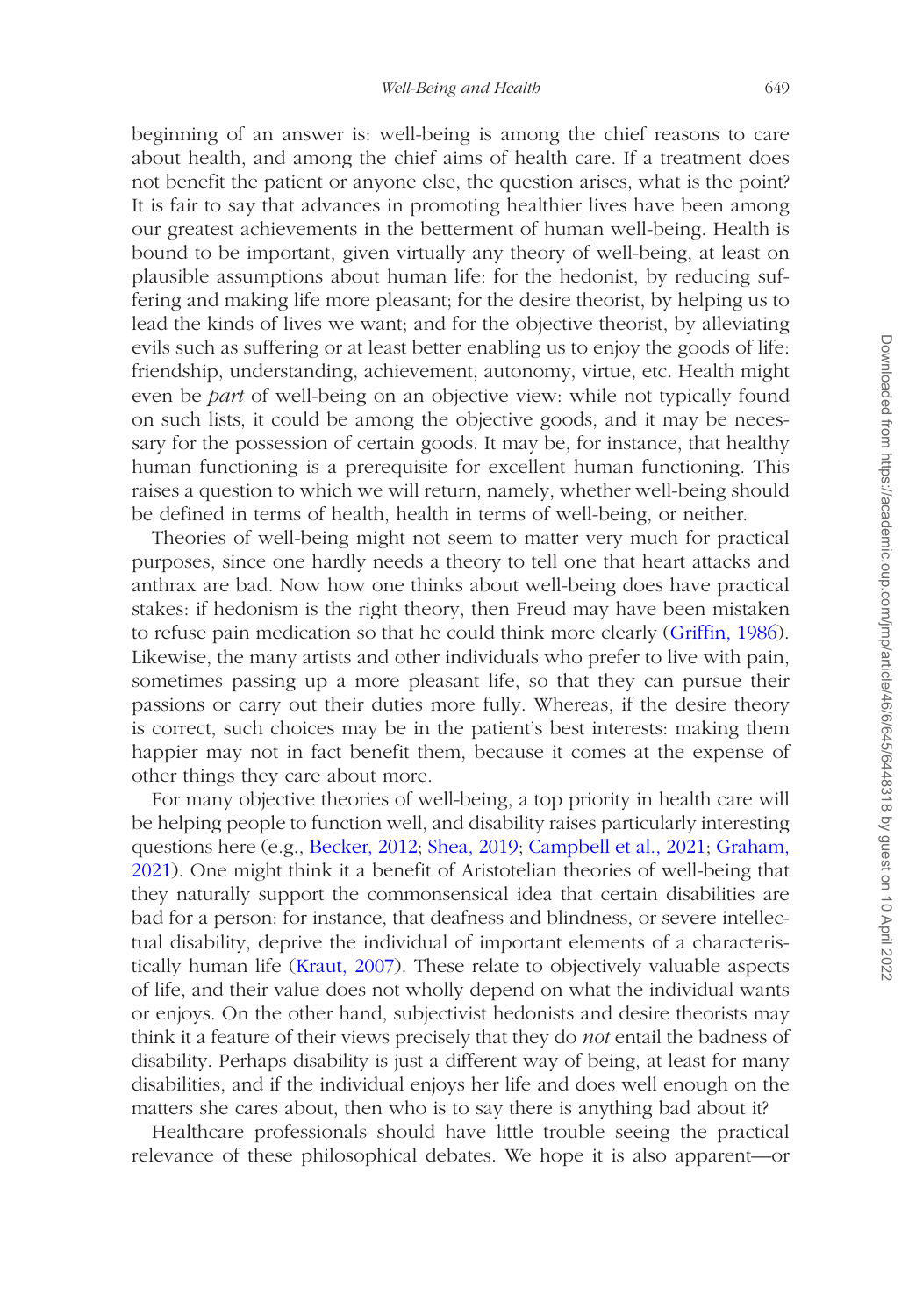will be after reading the articles in this issue—that more than one philosophical theory has merit. For instance, perhaps the reader is divided about disabilities—for instance, sharing both the intuition that there is something bad about deafness, or Down Syndrome, even for someone completely satisfied with their situation, and also the intuition that a deaf person, or a person with Down Syndrome, could very well flourish, and indeed be better off than very many of those without disabilities. These questions have lately become especially pressing in light of developments in genetic engineering and reproductive technologies and methods.

Whatever position one takes on these challenging issues, one insight that we can take away from the growing philosophical literature on disabilities is that we need to learn from a broader range of viewpoints and perspectives. Gaining an adequate understanding of the lived experience of those with disabilities and the role that disabilities play in the broader context of culture and society ought to be an important part of the philosophical conversation. Moving along this line of thought, we should also pay closer attention to the different values, norms, and practices that are embodied in non-Western cultures and societies. There is little doubt that the broader currents of cultural values and norms influence what we think about matters of deep ethical significance, including our conceptions of well-being and the good life. For example, in early Confucianism we find a challenge to the modern individualistic conception of the self that in turn leads to an emphasis in a more communally oriented set of prudential values such as family and filial piety that are fundamental for a Confucian account of well-being ([Kim,](#page-10-10)  [2020\)](#page-10-10). Moreover, as Ruiping Fan has argued, Confucianism has profoundly influenced medical practice in East Asian societies; for example, by permitting (even encouraging) a family-oriented approach to patient informed consent that contrasts sharply with the individual, autonomy-based patient informed consent we usually find in American medical practice [\(Fan, 2015\)](#page-10-11). If we are aiming to develop accounts of well-being and medicine that have practical significance, we cannot detach our philosophical reflections from the context of culture and society within which well-being or medical practice ought to be realized. Nor should we be sanguine about the theoretical merits of philosophical accounts that derive universal claims from parochial sentiments that may seem plausible only to a fairly narrowly specified "we."

Theories of well-being are theories about a kind of value, and judgments about well-being are value judgments—and we have just seen how varied our judgments can be in this domain. Some readers may be uneasy about the prospect of making decisions in health care on the basis of value judgments like these, as the ostensible beneficiaries may not share those values. Is it appropriate for a physician, say, to impose her values—her ideals about what is best for a person—on her patients? This is a thorny question to be sure, and there are at least two reasons it may not be. First, no matter what is best for the patient, there can be moral reasons not to impose it on them. As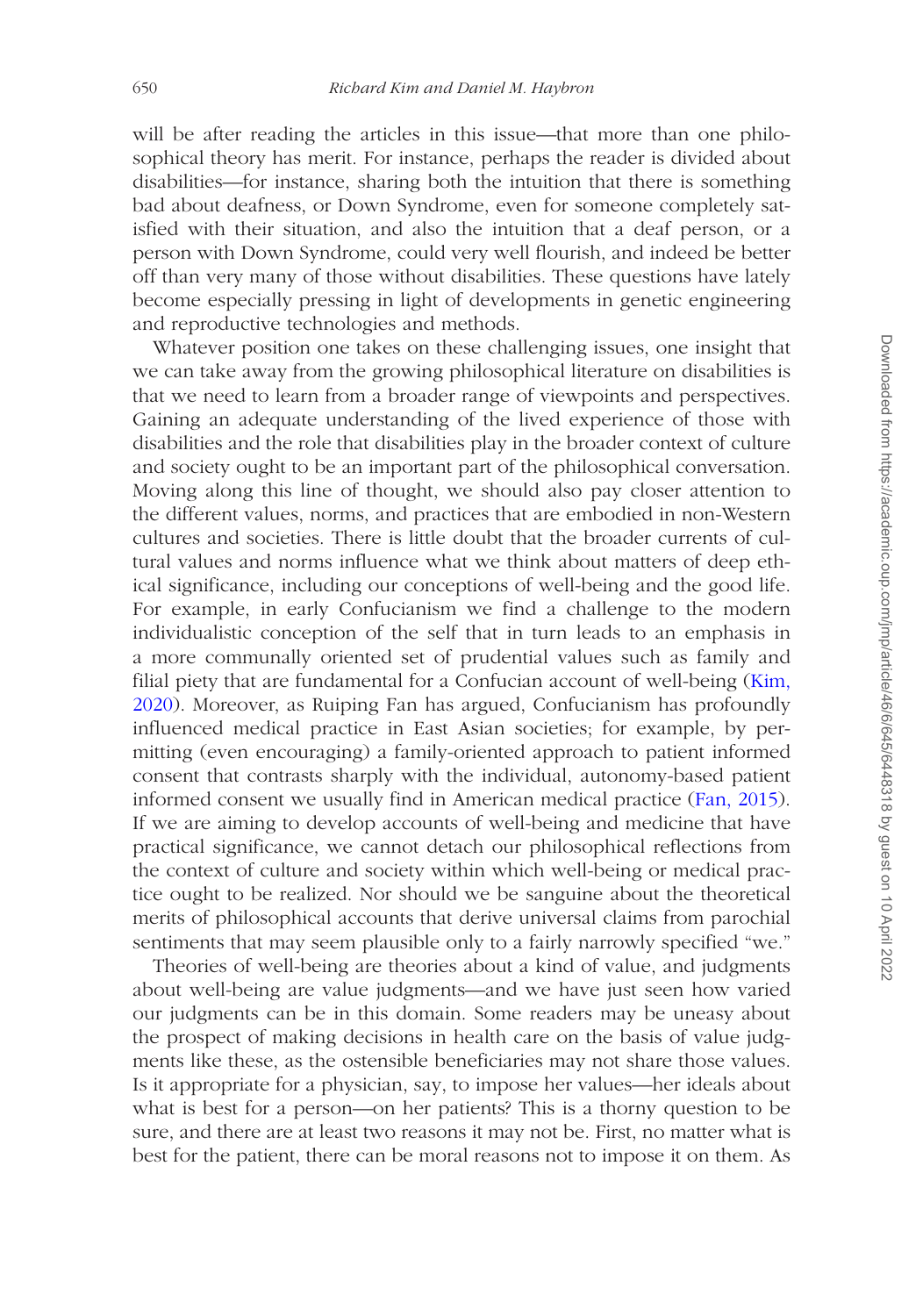we learned from *Brave New World*, one has a right to be unhappy if one so chooses. Even if one refrains from imposing one's values on the person, one might still reasonably draw on one's values in thinking about how to proceed, if only to be candid about the daylight between one's view of things and the patient's. At any rate, it hardly seems desirable for practitioners to have no compass of their own.

Second, it may be that principles of respect for persons and antipaternalism counsel us to defer to individuals' own values when deciding what is best for them. Variants of this sort of position are common in political philosophy, for instance in the ideal of liberal neutrality, and recently it has been argued that a stance of "pragmatic subjectivism" is called for in policy contexts ([Haybron and Tiberius, 2015\)](#page-10-12): when making decisions on behalf of others, policymakers must as far as possible defer to the values of their beneficiaries when deciding what is good for them, approximating the ideal of self-government to the extent feasible.<sup>[5](#page-9-4)</sup> This kind of subjectivism may hold even if the true theory of well-being is objective, and it might be extended to healthcare contexts as well.

Would this sort of view mean we need not bother to understand the philosophical theories of well-being? No: for the philosophical theories represent a range of equilibrium positions that people tend to converge on, given adequate reflection—the theories are popular because they represent the things people really care about when given a chance to reflect on what matters in life. They give us clues to people's deeper values, and arguably the pragmatic subjectivist should be more concerned with those than with whatever whimsical preferences someone might express off the cuff, or in the checkout line at the supermarket. If patients claim to care only about money and stuff, and the physician has a bit of time for conversation, the discussion might reveal that actually the patients' values aren't so philistine—perhaps their everyday preferences are out of line with their fundamental values. Having read a bit of Aristotle, perhaps the physician can generate an "aha" moment in patients by asking them whether they think it is a good thing for persons to realize their potential. Maybe it will turn out that the money is mostly a proxy for being really good at their trade. Even if one's practice is not founded on a particular view of well-being, one need not—should not—tune out the vast corpus of great works on ideals of human flourishing. Being informed about it may be the best way for a physician to connect with the patients, and what they really care about. (For that matter, it is not a terrible thing if our healthcare providers also have some knowledge of literature, the arts, history, and other works that foster a mature and worldly understanding of the human condition. They are not just technicians but also guides to shepherd us through some of life's most difficult decisions.)

We hope to have made a bit of headway in showing how philosophical reflection on well-being can illuminate important questions that arise in healthcare contexts. As the papers in this issue illustrate, such work need not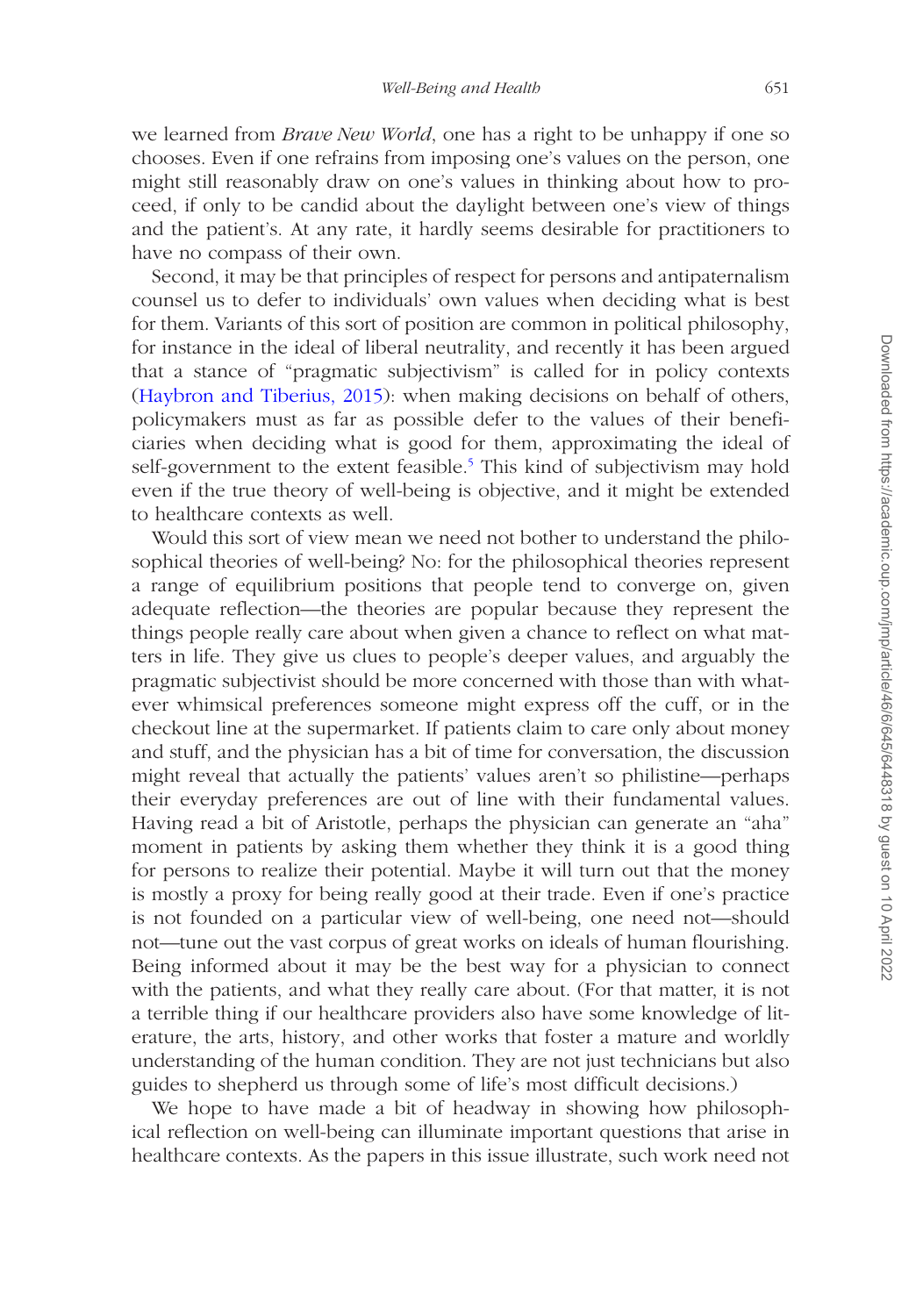focus on the abstract, big questions of which theory of well-being (if any) is true ([Hawkins, 2021\)](#page-10-13). Theoretical questions of other sorts arise, such as whether to understand mental health as equivalent to a kind of well-being ([Wren-Lewis and Alexandrova, 2021\)](#page-10-14). The philosophy of well-being also takes up very concrete questions, such as whether a disability is necessarily bad for the individual ([Campbell et al., 2021](#page-10-7)), or what might be the interests of individuals showing minimal signs of consciousness ([Graham, 2021\)](#page-10-8), or whether children have a significant interest in knowing who their genetic parents are ([Groll, 2021\)](#page-10-15). The remainder of this introduction briefly summarizes each of the papers in this issue.

Jennifer Hawkins' paper aims to demonstrate why medicine needs philosophy by showing how a deeper reflection on well-being or what is fundamentally good for us can improve our thinking about medicine. She carries out this task by arguing that philosophical theories about well-being are not particularly useful, but that philosophy still has important contributions to make through what she calls a "theory-without-theories" approach. On this approach, we first underscore certain basic, intuitively plausible elements of welfare (e.g., happiness). Next, we make use of a philosophical framework that will help guide our decisions. More specifically, Hawkins argues for what she calls a "mild objectivity framework" that builds on four assumptions: (1) mild objectivity, (2) epistemic humility, (3) future truth-makers, and (4) death as deprivation. Hawkins illustrates the usefulness of her approach by applying it to some concrete case studies. What results is a nuanced exploration of how philosophical thought can be connected to medical practice in beneficial ways.

While Hawkins' paper attends to the issue of how philosophy can make a positive difference for medicine, the rest of the papers are directed toward specific issues in the philosophy of medicine.

The paper by Sam Wren-Lewis and Anna Alexandrova explores the important topic of mental health by proposing a sophisticated definition of mental health that is appropriately connected to well-being. They do this by first rejecting two possible definitions of mental health that are either too thin and undemanding (mental health as absence of mental illness) or too ambitious and demanding (mental health as the state of general well-being). In the course of arguing against these definitions, they draw attention to several key issues in the philosophy of medicine, including the extent to which definitions of mental health (or health more generally) can be value-neutral, given the normative guidance that such definitions are supposed to provide, and worries about over-medicalization with regard to negative mental states such as unhappiness. Wren-Lewis and Alexandrova offer their own nuanced, positive definition of mental health as "the capacities of each and all of us to feel, think, and act in ways that enable us to value and engage in life."

The next paper, by Stephen M. Campbell, Sven Nyholm, and Jennifer K. Walter, focuses on what is known as the "Disability Paradox," which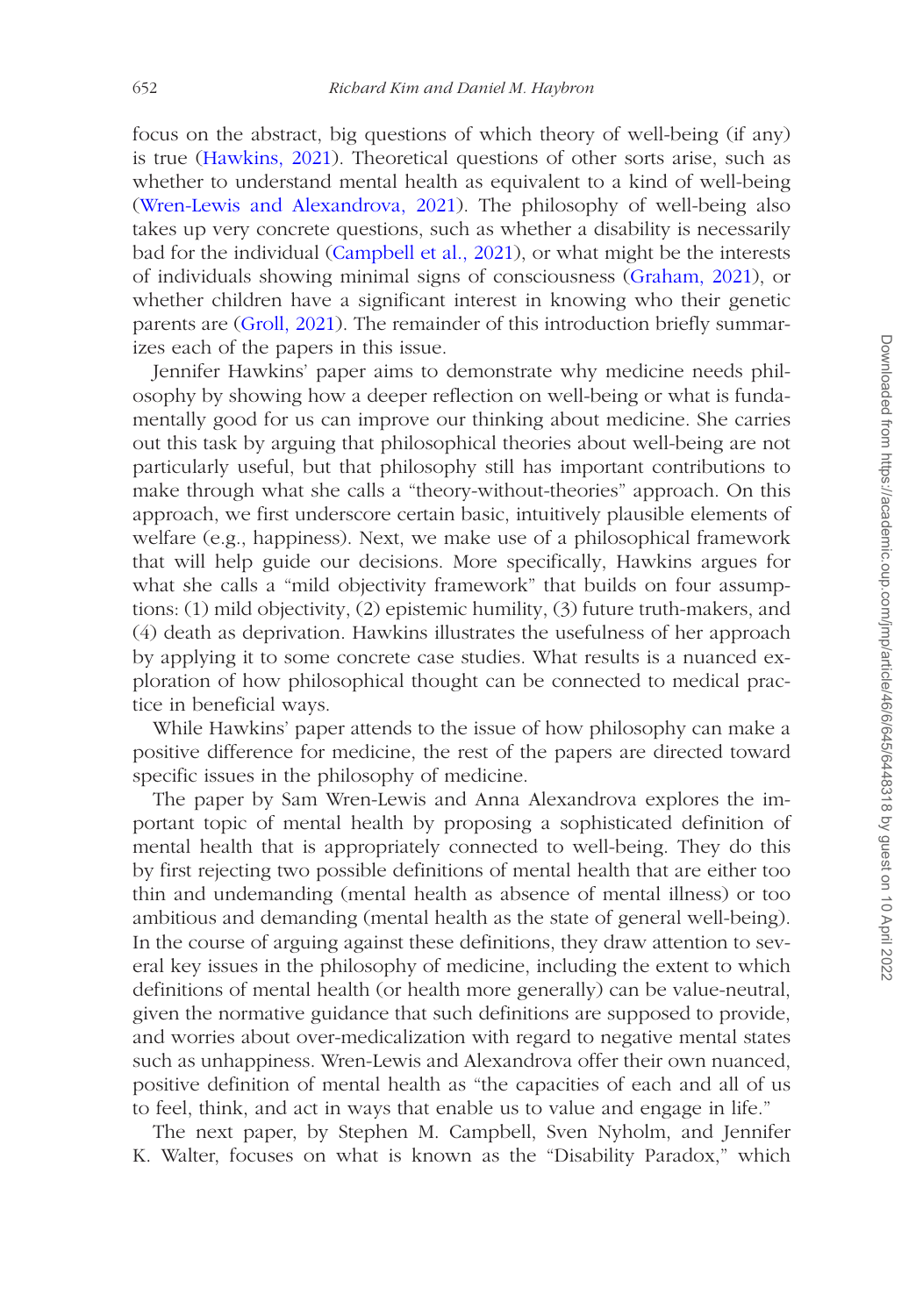highlights the apparent conflict between our intuitive judgment that disabilities diminish well-being and the relatively high life-satisfaction reports of disabled people. Campbell et al. seek to resolve this paradox by examining what they call the "goods of life" (those elements that make our lives go better for us) and determining whether disabilities impede access to the goods of life.

What follows is a careful discussion of how different disabilities—sensory, mobility, intellectual, and social—do or do not impede access to four specific prudential goods of life (happiness, rewarding relationships, knowledge, and achievement). Now, some disabilities do not seem to hamper the achievement of certain goods, for example, the inability to walk does not seem to impede the gaining of knowledge. Other disabilities do appear to diminish the opportunities for fully achieving certain goods. For example, severe cognitive impairment would seem to substantially limit the possibility of knowledge. But, as Campbell et al. argue, there are different forms of knowledge and also different levels of intellectual disability. Appreciating the nuances and distinctions of both disabilities and goods, they argue, will lead to the realization that disabilities are often compatible with a wide range of prudential goods. While they agree that more needs to be said on this topic (including more thorough empirical research), their argument enriches our resources for thinking about the lives of people with disabilities, which may then lead to different policy decisions, for example, resource distribution.

The paper by Mackenzie Graham explores how reflection on well-being can bear on the ethics of treating patients with cognitive motor dissociation (CMD). Graham argues that patients with CMD can have conscious awareness by drawing on empirical support (e.g., the mental imagery task). Touching on themes also raised by Campbell et al., Graham highlights how healthy people can make erroneous judgments about the quality of lives of those with severe health conditions or disabilities. There is reason to believe that similar mistakes may happen when evaluating the well-being of patients with CMD, and, given the evidence of consciousness in some of these patients, we ought to be wary of writing them off as having little to live for. Graham argues that the lives of many CMD patients could be worth preserving because they may enjoy a sufficient level of well-being. In the course of his argument, Graham also develops several important points that have been made by both disability theorists and feminist philosophers like Eva Feder Kittay: (a) the flourishing of people with disabilities and health conditions largely depends on the kind of environment that the society is willing to support, and (b) that the very relation of dependence and care provide human beings with a sense of dignity and worth that often goes unnoticed. Even being simply cared for by another person can make one's life worth living.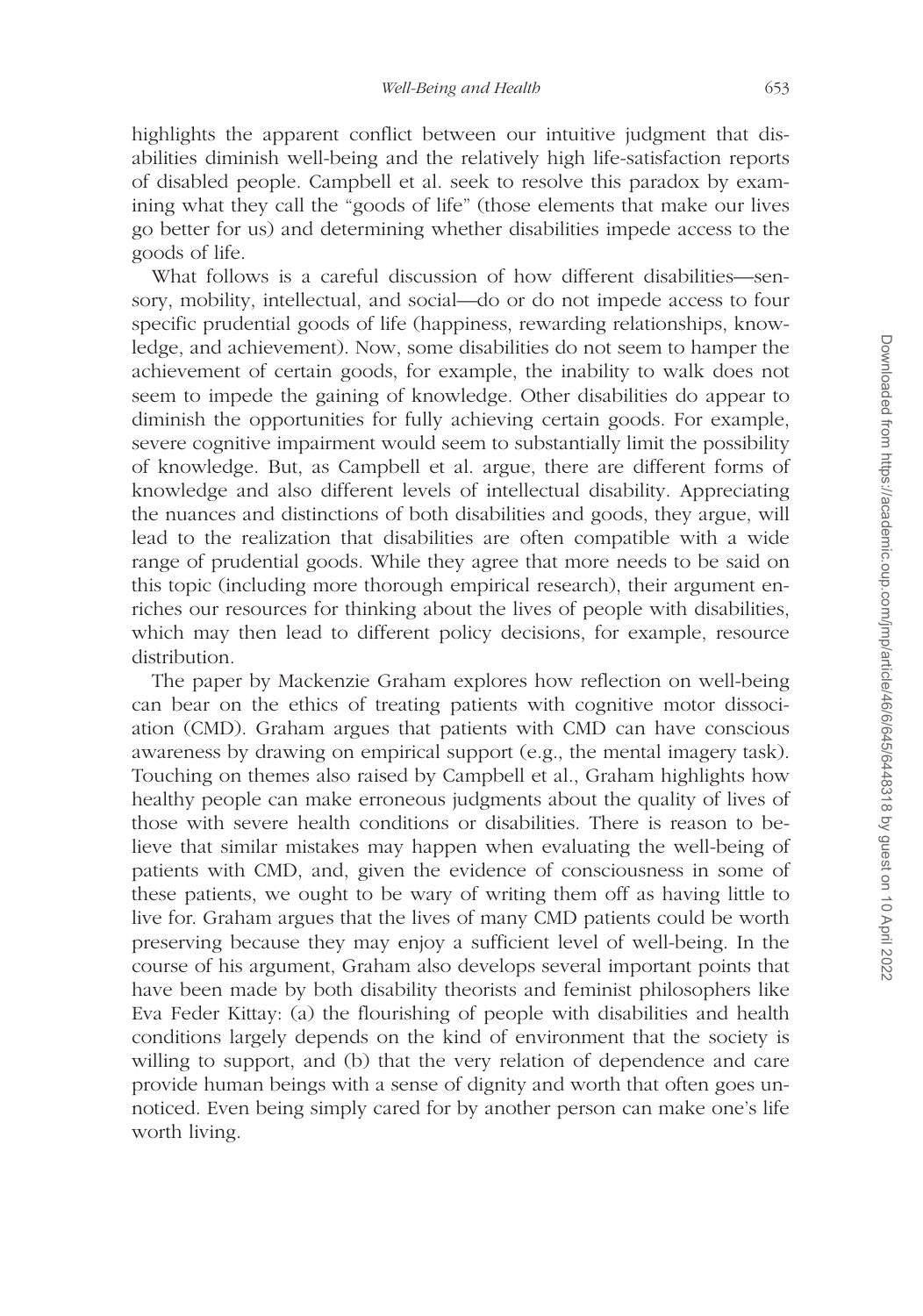The final essay in this issue, by Daniel Groll, turns to another intriguing philosophical issue with practical implications: the prudential significance of genetic knowledge. Given the increasing number of children born through gamete donations, there is growing debate about whether or not the children have the right to know who their donors are. Groll argues that there is good reason to provide children with knowledge about the identity of their genetic parents because children often have a "worthwhile significant subjective interest" in knowing who their biological parents are.

The position Groll develops is nuanced. While he believes that there is prudential value in knowing one's genetic parents, he does not subscribe to what he calls the Profound Prudential Good view defended by David Velleman, claiming that lacking this knowledge constitutes a significant harm to the subject. Instead, Groll argues that the genetic knowledge is based on the empirical data that this knowledge is a "worthwhile significant interest" (in the sense that he carefully lays out) for most people conceived through gamete donation. Parents, Groll argues, have an obligation to take certain steps toward the satisfaction of a child's foreseeable worthwhile significant interests because they have an obligation to look after the child's well-being. So, parents who conceive using gamete donation have a weighty reason to use an identity-release donor. What emerges is a subtle philosophical analysis of how considerations of well-being can play a role in a complex bioethical issue with serious practical implications.

We hope this collection of papers makes it apparent that philosophical work on well-being has a great deal to offer medicine, and health care generally. From the most abstract reaches of high theory to focused analyses of concrete practical questions, the philosophy of well-being has a vital role to play in matters of human health.

### NOTES

<span id="page-9-1"></span><span id="page-9-0"></span>1. See [Graham \(2021\)](#page-10-8) for an example regarding people's attitudes toward disability.

2. [Parfit \(1984\).](#page-10-16) Parfit called the latter "objective list" theories, but only some objective theories take the form of a list. While this taxonomy is not entirely satisfactory and various alternatives have been proposed, it is good enough for our purposes. For recent overviews of the philosophical literature on well-being, see [Bradley \(2015\),](#page-10-17) [Crisp \(2013\)](#page-10-18), and [Fletcher \(2015](#page-10-19), [2016\)](#page-10-3).

- <span id="page-9-2"></span>3. For a recent overview of this broad family of theories, see [Haybron \(2016\)](#page-10-20).
- <span id="page-9-3"></span>4. [Hawkins \(2021\)](#page-10-13) offers an extensive treatment of related questions.

<span id="page-9-4"></span>5. Related positions are defended in, for example, [Hawkins \(2021\)](#page-10-13) and [Alexandrova \(2017\).](#page-10-21)

### ACKNOWLEDGEMENTS

This article and special issue were supported by funding from the John Templeton Foundation and Saint Louis University through the grant Happiness and Well-Being: Integrating Research Across the Disciplines. We also thank our anonymous reviewers for their comments.